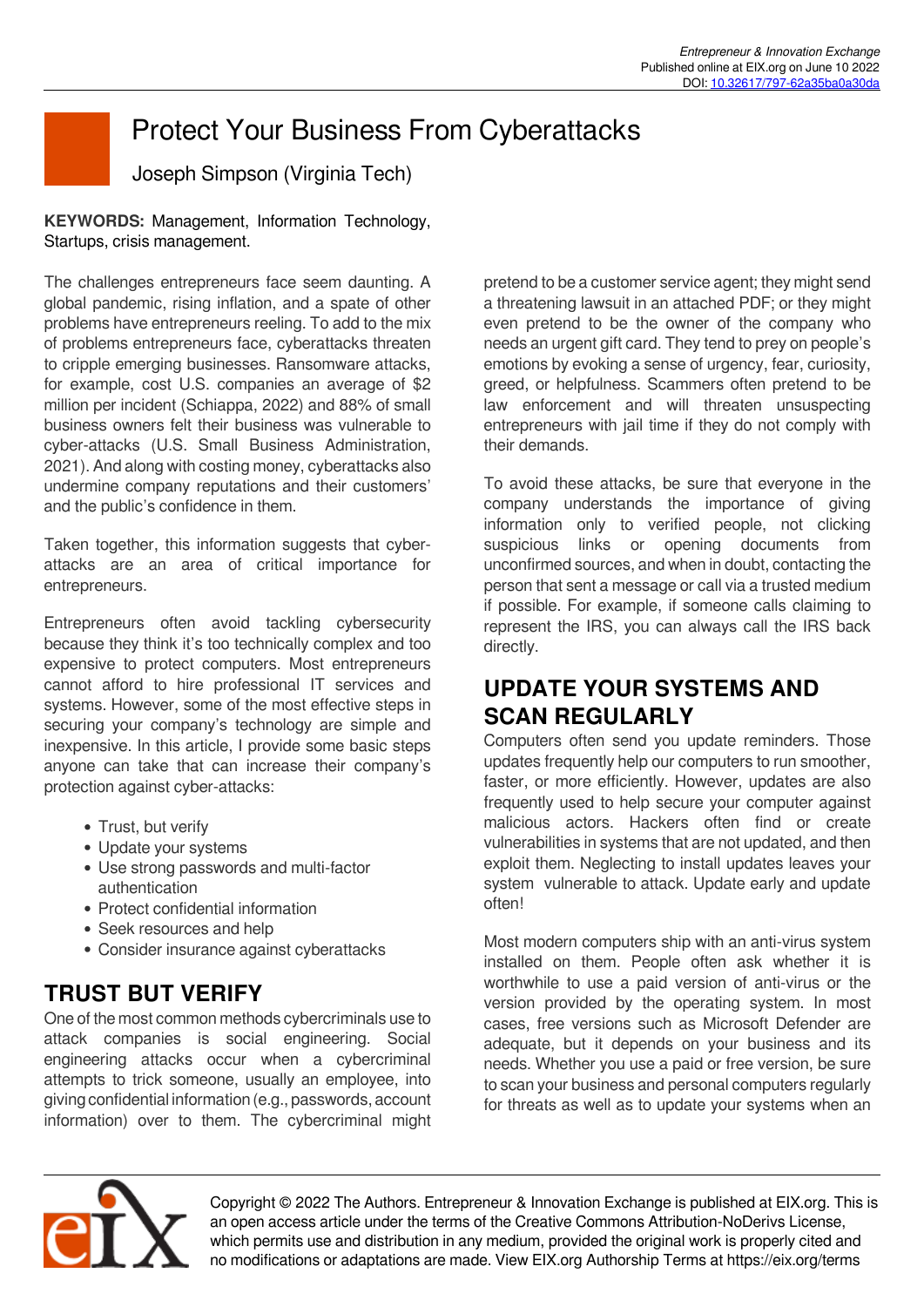update is sent out. It may help to set up periodic reminders on your calendar to check if all your computers are updated and scanned.

# **USE STRONG PASSWORDS AND MULTI-FACTOR AUTHENTICATION**

Let's face it; no one likes entering a complex password into the hundred or more websites we use. Yet, we often find that the passwords we use across multiple sites are compromised. That means that a hacker might have access to multiple accounts across your company if you use the same password for all your logins or if your passwords are weak. Fortunately, entrepreneurs and their employees can use free password management software to help them create and store passwords. Sample vendors include LastPass, Bitwarden, or 1Password.

If using a password manager is not attractive, be sure to use a passphrase or, at the very least, a strong password. A passphrase is usually a combination of four words that are at least 14 characters in length. An example of a passphrase could be "The red fox ran!" Be sure not to use something that most people might know about you or include personal information that is easily identifiable. If you choose to use a password, be sure that it meets the criteria for a strong password. That means that your password should be at least 14 characters, use a combination of upper- and lower-case characters, and include numbers and special characters. Try to avoid using personal information such as your date of birth, your name, your home address, or anything else that someone might be able find via an internet search.

Finally, most software that entrepreneurs use includes the option to enable multi-factor authentication. Multifactor authentication is simply the use of multiple methods to authenticate your login. For example, a password and a phone are commonly used multi-factor authentication methods. Entrepreneurs may worry that multi-factor authentication may slow them down in a fastpaced environment, but the cost is usually just a few seconds, and this simple measure may save you millions of dollars if your company is targeted by cybercriminals.

### **Protect Confidential Information**

Whether the information you want to keep private is your own, an employee's, or a customer's, it is important that entrepreneurs take steps to protect it. Most mainstream email systems like Microsoft and Google allow you to encrypt messages when you send them. Be sure to use these options when dealing with confidential information. If you store information (e.g., customer bank information, patient data, etc.), ensure that only the people who need that information have access to it and encrypt the information. If possible, store information separately. For example, if the customer information includes login information, store and encrypt the account identifier and the password separately and use a common identifier to link them.

# **SEEK RESOURCES AND HELP**

The importance of cybersecurity has become so high that many countries have government agencies that provide free resources and assistance to companies. For example, the United States' Cybersecurity & Infrastructure Security Agency (CISA) and Federal Trade Commission (FTC) provide comprehensive resources for small businesses and entrepreneurs. Most of the solutions they provide are free and easy to implement. Many other free resources are available. Sometimes, however, cybersecurity solutions need to be tailored to a company and outside help should be enlisted.

#### **Consider Cybersecurity Insurance**

All entrepreneurs should give cybersecurity insurance some thought, especially if they store any type of sensitive customer information (e.g., credit cards, medical information). The costs for such insurance ranges from around \$500 to over \$5,000 annually. Cybersecurity insurance is more of a necessity for some industries and less so in others. For example, a restaurant that doesn't store customer or other sensitive information would be unlikely to need cybersecurity insurance, but a payment systems firm would likely need it.

#### **In Case of a Breach**

Upon discovery of a data breach, immediately seek to contain the issue and fix the vulnerability if at all possible. In many cases, this means removing the affected device(s) from online connectivity. Depending on the state and industry, businesses may be required by law to report the incident. Check your respective laws for these requirements. Consider contacting a lawyer for advice. Notify local police and all affected parties. Investigate the source of the breach and change